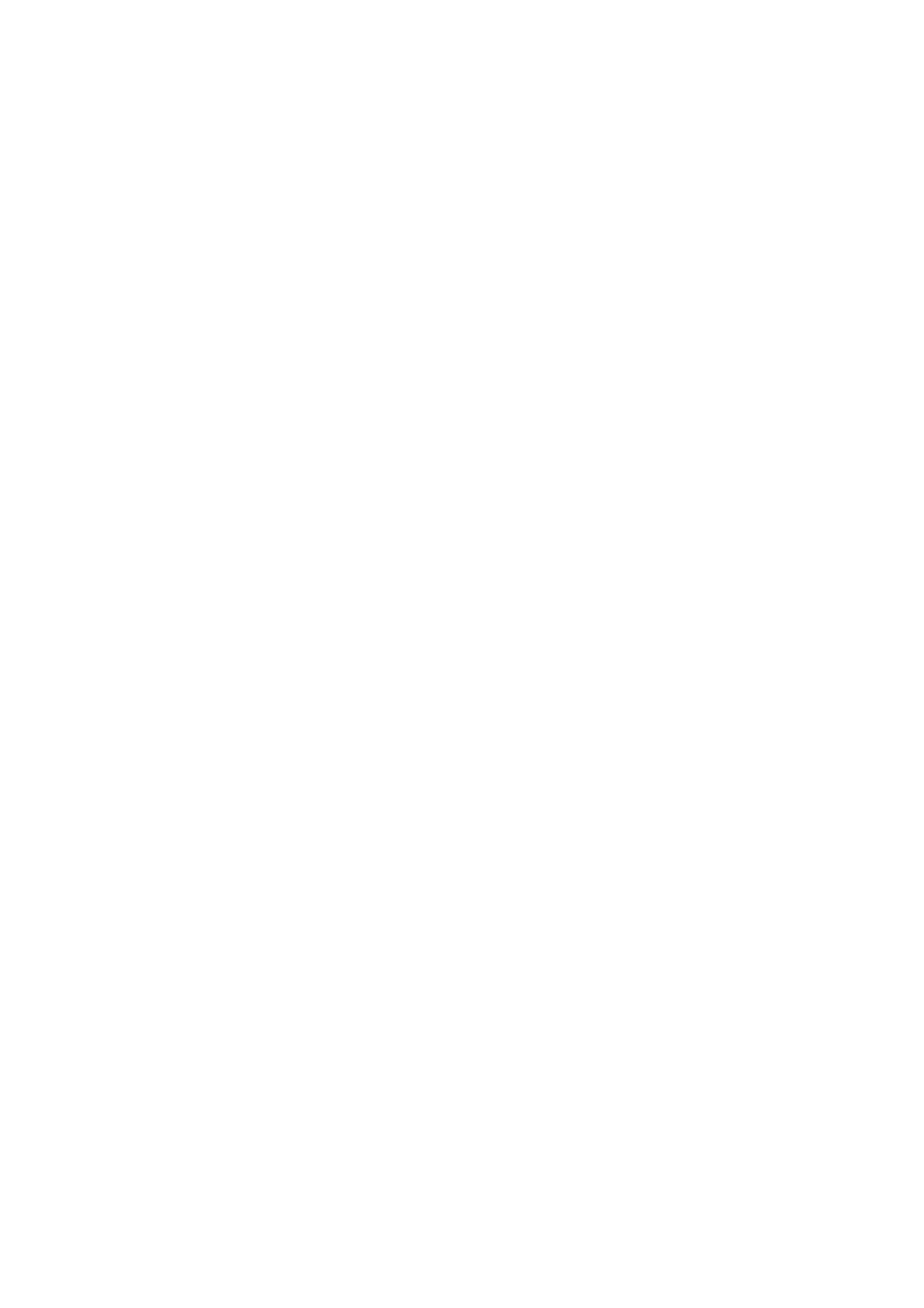

Research Paper

# Temporal Aggregation and Seasonal Adjustment

Lisa Apted, Henry Chiem, Andrew Fitzgerald and Anthony Russo

Analytical Services Branch

AUSTRALIAN BUREAU OF STATISTICS

EMBARGO: 11.30 AM (CANBERRA TIME) TUE 01 JUL 2014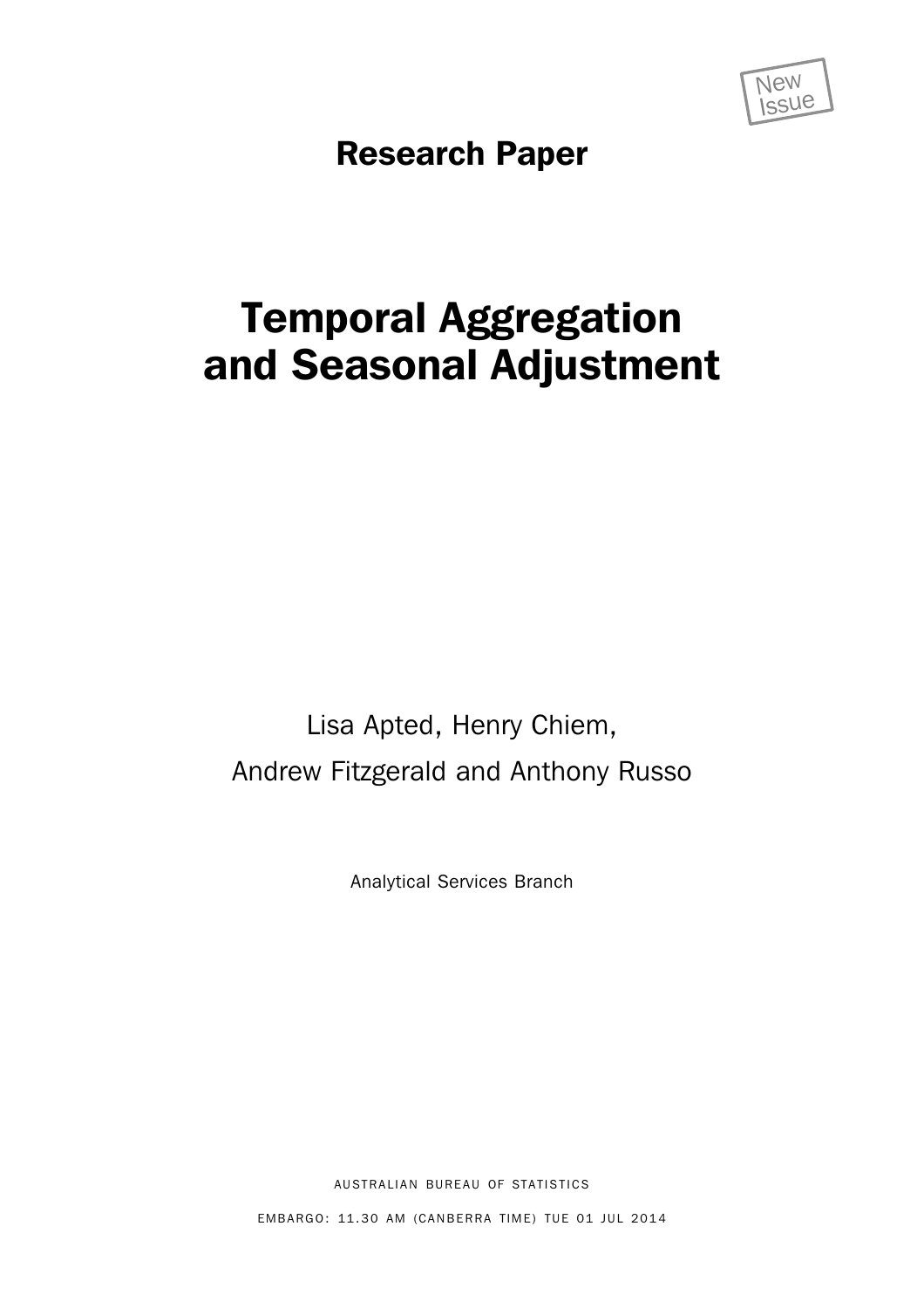ABS Catalogue no. 1351.0.55.050

#### © Commonwealth of Australia 2014

This work is copyright. Apart from any use as permitted under the *Copyright Act 1968*, no part may be reproduced by any process without prior written permission from the Commonwealth. Requests and inquiries concerning reproduction and rights in this publication should be addressed to The Manager, Intermediary Management, Australian Bureau of Statistics, Locked Bag 10, Belconnen ACT 2616, by telephone (02) 6252 6998, fax (02) 6252 7102, or email <intermediary.management@abs.gov.au>.

Views expressed in this paper are those of the author(s), and do not necessarily represent those of the Australian Bureau of Statistics. Where quoted, they should be attributed clearly to the author(s).

Produced by the Australian Bureau of Statistics

#### INQUIRIES

The ABS welcomes comments on the research presented in this paper. For further information, please contact Mr Philip Carruthers, Analytical Services Branch, on Canberra (02) 6252 5307 or email <analytical.services@abs.gov.au>.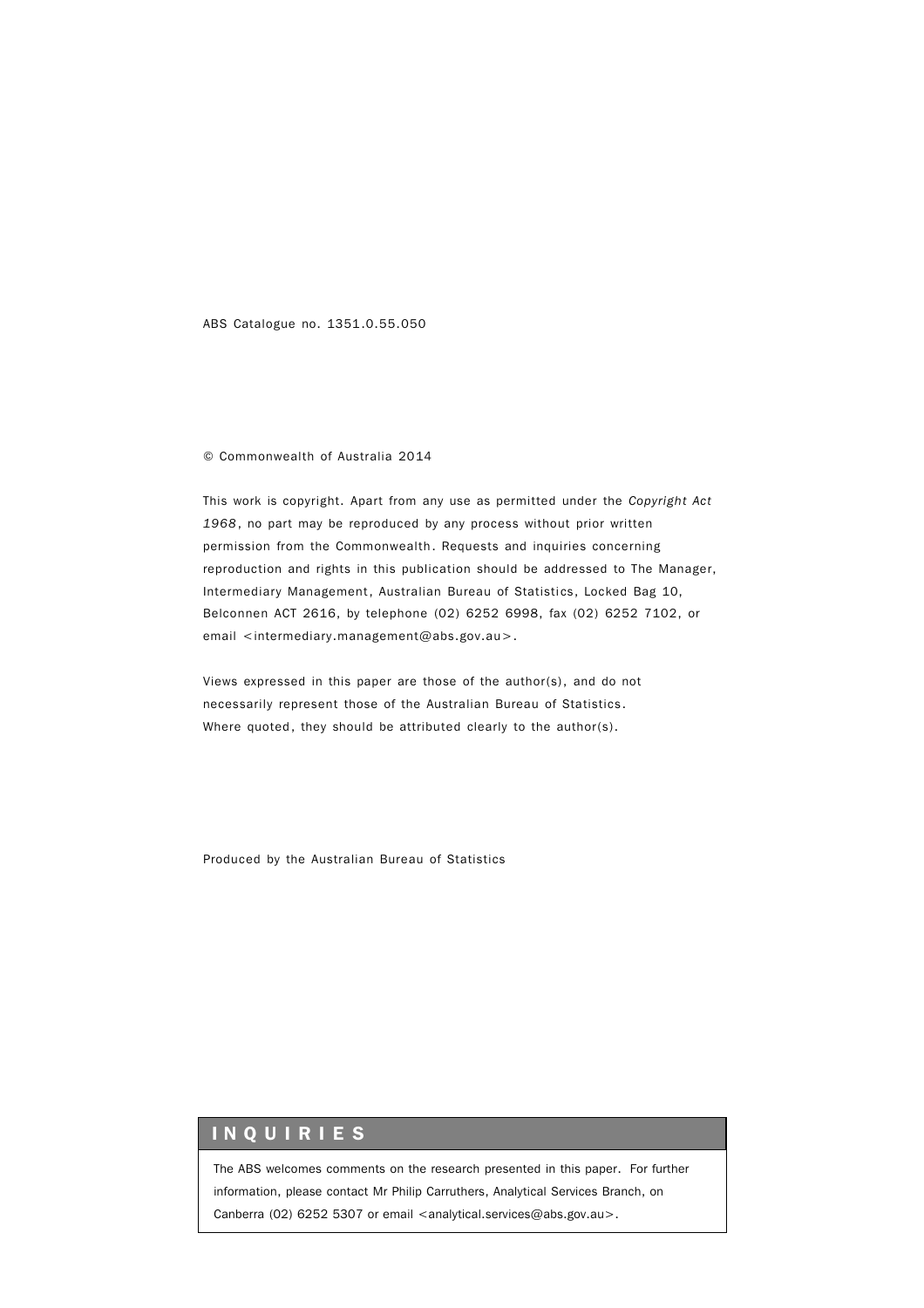# **CONTENTS**

#### APPENDIXES

| A.        | SUMMARY OF EMPIRICAL ANALYSIS OF LIVESTOCK AND MEAT |                                                                  |  |  |  |
|-----------|-----------------------------------------------------|------------------------------------------------------------------|--|--|--|
|           |                                                     |                                                                  |  |  |  |
|           |                                                     |                                                                  |  |  |  |
|           |                                                     |                                                                  |  |  |  |
|           |                                                     |                                                                  |  |  |  |
|           |                                                     | A.4 Actual revisions between independent adjustment of quarterly |  |  |  |
|           |                                                     |                                                                  |  |  |  |
| <b>B.</b> | DETERMINING TREND PRIOR CORRECTION FOR QUARTERLY    |                                                                  |  |  |  |
|           |                                                     | TEMPORAL AGGREGATES FROM THEIR MONTHLY EQUIVALENTS  17           |  |  |  |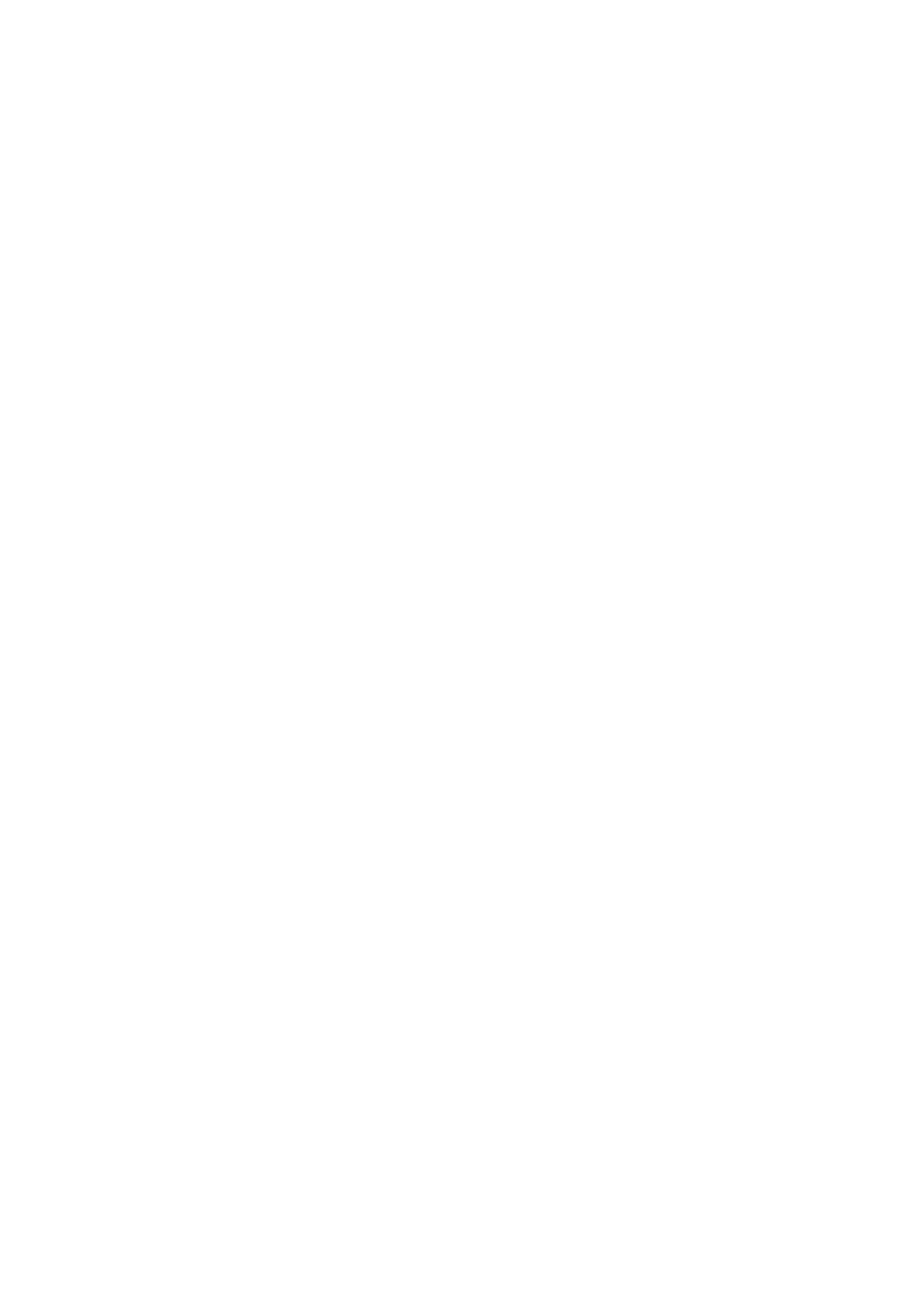# TEMPORAL AGGREGATION AND SEASONAL ADJUSTMENT

Lisa Apted, Henry Chiem, Andrew Fitzgerald and Anthony Russo Analytical Services Branch

# ABSTRACT

This paper describes an improved seasonal adjustment method for equivalent monthly and quarterly time series. Specifically, we assess the temporal aggregation method to calculate seasonally adjusted quarterly estimates. The appropriate trending method for such estimates is also outlined. Empirical analysis of the impacts of introducing this method is presented, the case study being Livestock and Meat Production (ABS cat. no. 7215.0). Seasonal adjustment quality was found to be improved, in terms of reduced residual seasonality, with similar or slightly better average revisions to the seasonally adjusted estimates.

# 1. INTRODUCTION

We consider temporal aggregate constructed by simply summing the monthly time series estimates across three periods to define the quarterly estimate as outlined in figure 1.1 below.

#### 1.1 Temporal aggregation



Independent seasonal adjustment of equivalent monthly and quarterly original estimates leads to inconsistencies in seasonal adjustment outputs and is inefficient business practice. The temporal aggregation (TAG) method ensures consistency between monthly and quarterly seasonally adjusted estimates from the same original basis and improves productivity in the ABS statistical processes.

Monthly original time series are a richer source of information than their temporally derived quarterly counterparts. Hence calendar related effects are better estimated at the monthly level.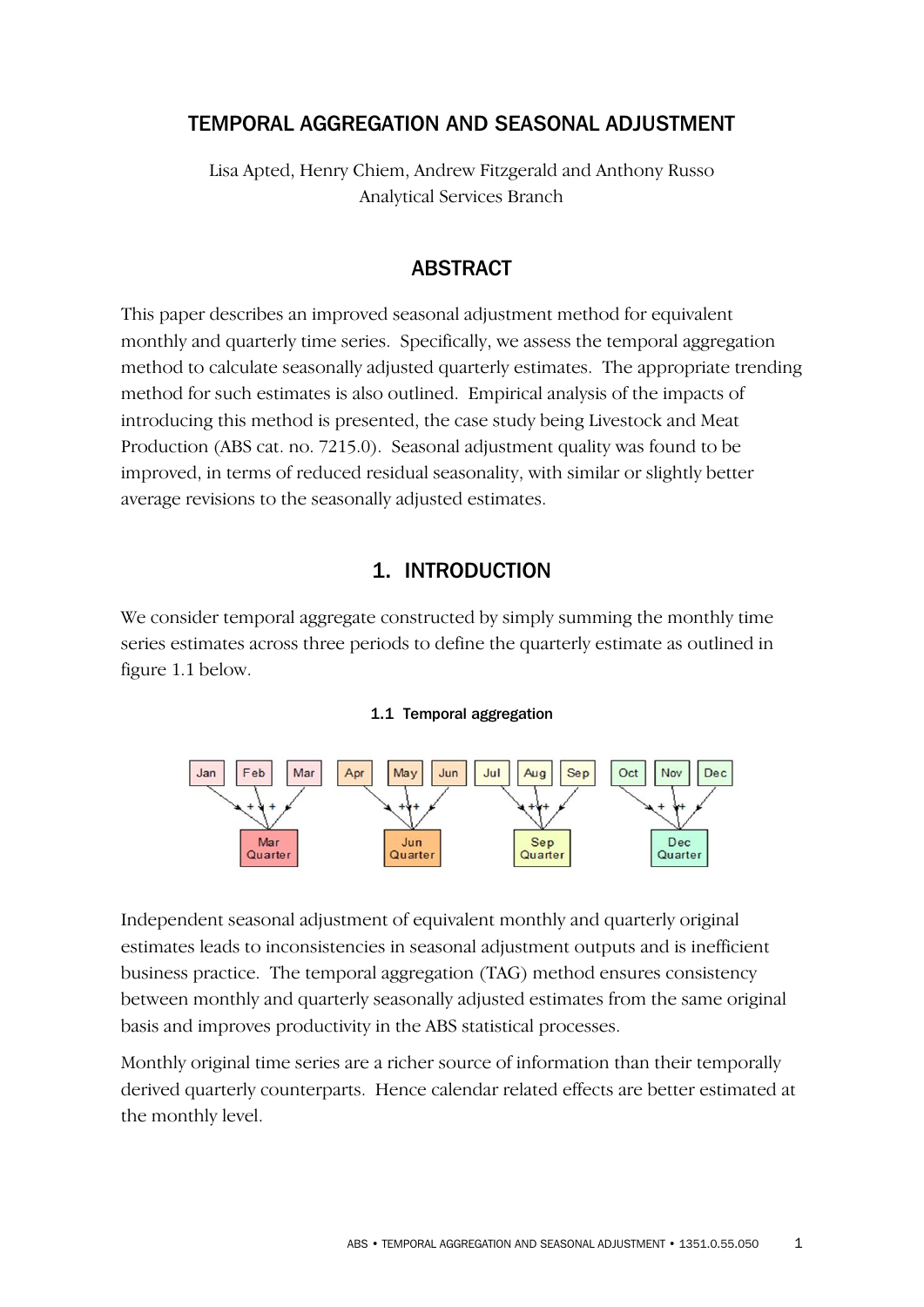When considering the various dimensions of possible quality measures, the TAG method is, on balance, a superior seasonal adjustment procedure for equivalent original monthly and quarterly time series pairs.

The TAG method also ensures additivity of monthly and quarterly seasonally adjusted estimates.

In June 2008, the Time Series Analysis (TSA) section of the ABS presented their findings on the use of temporal aggregation to obtain quarterly time series from monthly seasonally adjusted series to the ABS Methodology Advisory Committee (MAC) – see Zhang and Apted (2008). The temporal aggregation (TAG) method was endorsed by the committee as being methodologically sound.

Since then additional empirical analysis, focussing on revision performance/impacts and the quality of seasonal adjustment has been conducted by TSA on Livestock and Meat Production time series, along with determination of appropriate trending procedures for temporally derived seasonally adjusted quarterly time series. Details of this post MAC work are included as Appendix A and Appendix B.

TSA sought EESG Methods Board approval for implementation of the TAG method for in scope time series in May 2012. The Board endorsed the method and its implementation for Livestock and Meat Production estimates.

The ABS time series software, SEASABS, now supports the TAG method, including consistent application of prior corrections for trend estimation across frequencies, diagnostics and quality checks of outputs. Trending aspects are considered in more detail in Section 2 and Appendix B.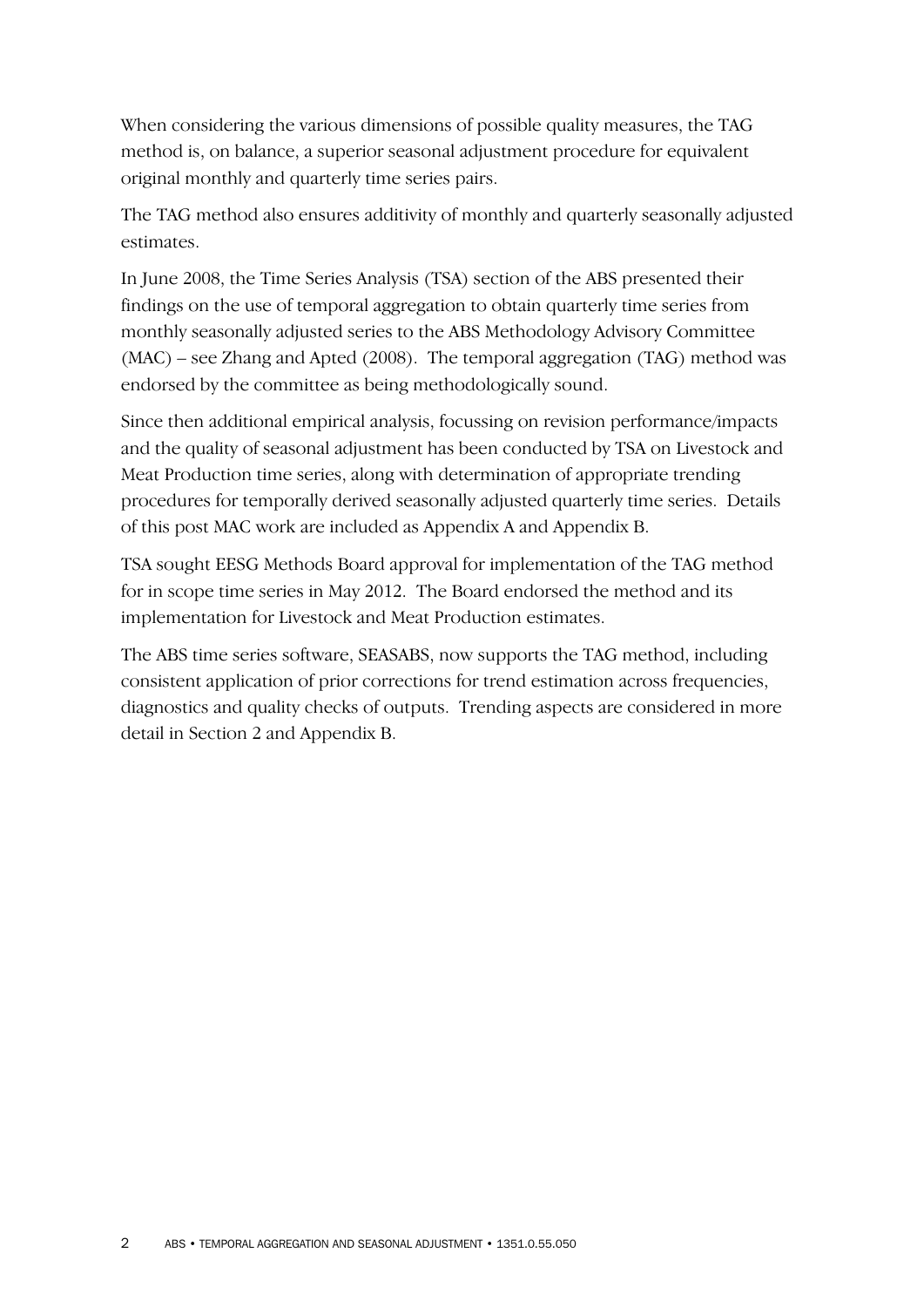# 2. BACKGROUND

There are two major drivers for the monthly and quarterly 'equivalent' original time series that exist within the ABS. Firstly, the requirements of Quarterly Australian National Accounts and secondly, demand from ABS major users. The quarterly original time series for these collections are derived through the temporal aggregation of monthly original time series.

Monthly original time series are a richer source of information than their temporally derived quarterly counterparts, and hence calendar related effects are better estimated at the monthly level (see Zhang *et al.*, 2005).

Seasonal adjustment is defined as the estimation and removal of systematic effects. Quarterly seasonally adjusted estimates based on monthly seasonally adjusted equivalents will hence have a more accurate estimate of the systematic behaviour removed. For example, the TAG method is the only reliable method for estimating and removing trading day effects from quarterly series.

For many of these series 'pairs', both the monthly and quarterly are directly (independently) seasonally adjusted. The non-linear nature of the seasonal adjustment process means that independently seasonally adjusted monthly-quarterly time series pairs will never be exactly consistent.

Further consistency issues from such independent seasonal adjustment can arise due to differences in the:

- estimation and application of trading day and other calendar related effects such as seasonal breaks, moving holidays, etc.;
- selection of seasonal filters and other X11 seasonal adjustment options; and
- application of trend related prior corrections such as large extremes and trend breaks.

The TAG method for seasonal adjustment addresses all inconsistency issues above.

However, this does not address the trend estimates. The quarterly trend can be determined from the temporally derived quarterly seasonally adjusted series via either direct trending (smoothing of the seasonally adjusted estimates via a Henderson moving average) or indirect trending using temporal aggregation on the relevant monthly trend estimates.

Research and empirical results show direct trending of the temporally aggregated seasonally adjusted quarterly series is recommended over indirect trending, because this latter method can produce trend estimates that are less smooth. Monthly trend related prior corrections are effectively translated to quarterly prior corrections for direct trending. This is discussed in more detail in Appendix B.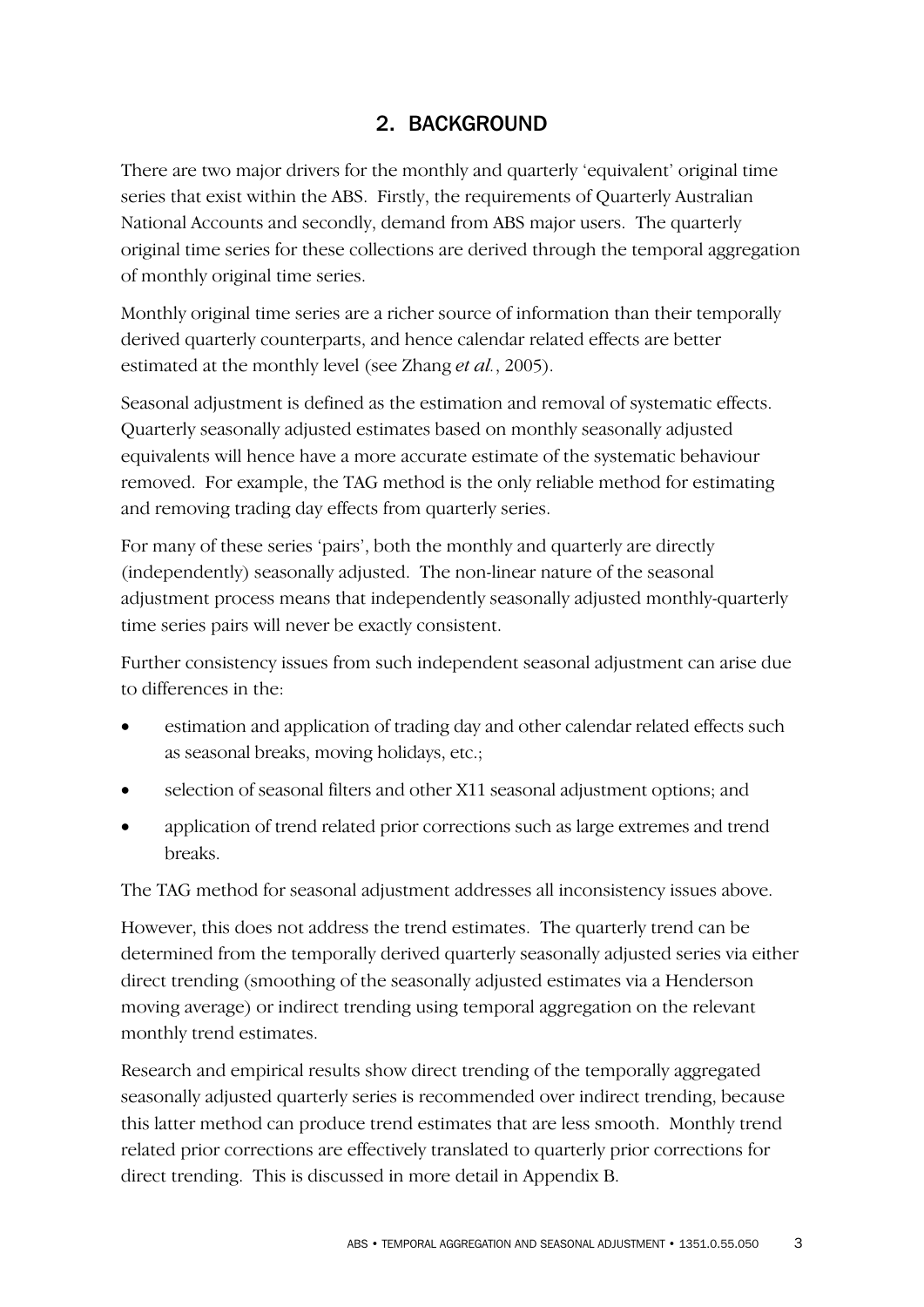The ABS recommends the TAG method for seasonal adjustment because it:

- 1. maintains or improves the quality of relevant quarterly seasonally adjusted estimates by better estimation and removal of calendar related effects;
- 2. imposes consistency between the seasonally adjusted estimates of monthlyquarterly time series pairs; and
- 3. improves the productivity of the ABS seasonal adjustment process.

Further, in combination with consistent application of trend related prior corrections across frequencies, the TAG method improves consistency between trend estimates of monthly-quarterly time series pairs.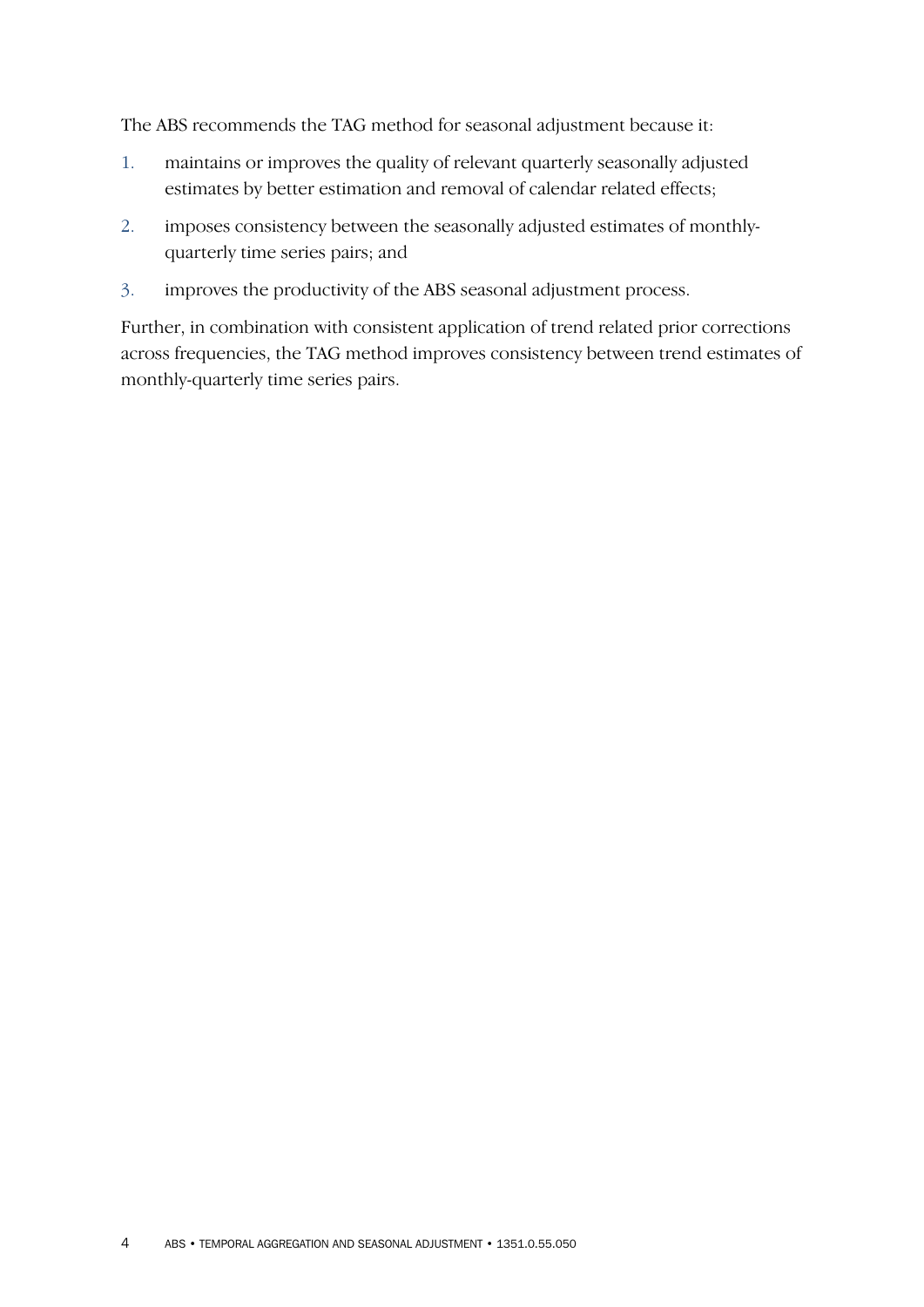# 3. PRACTICAL IMPACTS

## *Seasonally adjusted estimates*

Estimation of monthly seasonally adjusted series does not change. Quarterly seasonally adjusted estimates will be derived as the temporal sum of their monthly seasonally adjusted counterparts.

## *Consistency of monthly and quarterly seasonally adjusted estimates*

Introduction of the TAG method results in exact consistency between the seasonally adjusted estimates of equivalent original monthly and quarterly time series pairs.

## *Date of introduction*

For greatest consistency benefits it is advisable to introduce the TAG method for seasonal adjustment as far back historically in a time series as is practical. For example, the TAG method will be introduced for Livestock and Meat Production quarterly series from the beginning of the corresponding monthly series, that is, from July 1979 or from the third quarter 1979 in quarterly terms. Quarterly seasonally adjusted estimates will hence be revised (see revision note below) to align exactly with the monthly series, beginning at this "date of introduction".

### *Revisions*

The introduction of the TAG method will cause revisions to the quarterly seasonally adjusted and trend estimates from the date of introduction onward. For example, Livestock and Meat Production seasonally adjusted estimates (average absolute) revisions are in the order of 2%. See Section A.4 in Appendix A for details of these expected revisions to seasonally adjusted estimates upon implementation. Trend estimate revisions have not been calculated because they are expected to be of a similar nature and smaller order.

### *Combined factors*

Direct decomposition (through independent seasonal adjustment) of a quarterly time series gives fine level components that contribute to the seasonal adjustment such as seasonal factors, moving holiday corrections and seasonal break corrections. Under the TAG method these are not available for multiplicative decomposition (refer to ABS, 2008) and only the derived combined factor (i.e. the ratio of the original estimate to the seasonally adjusted) is available.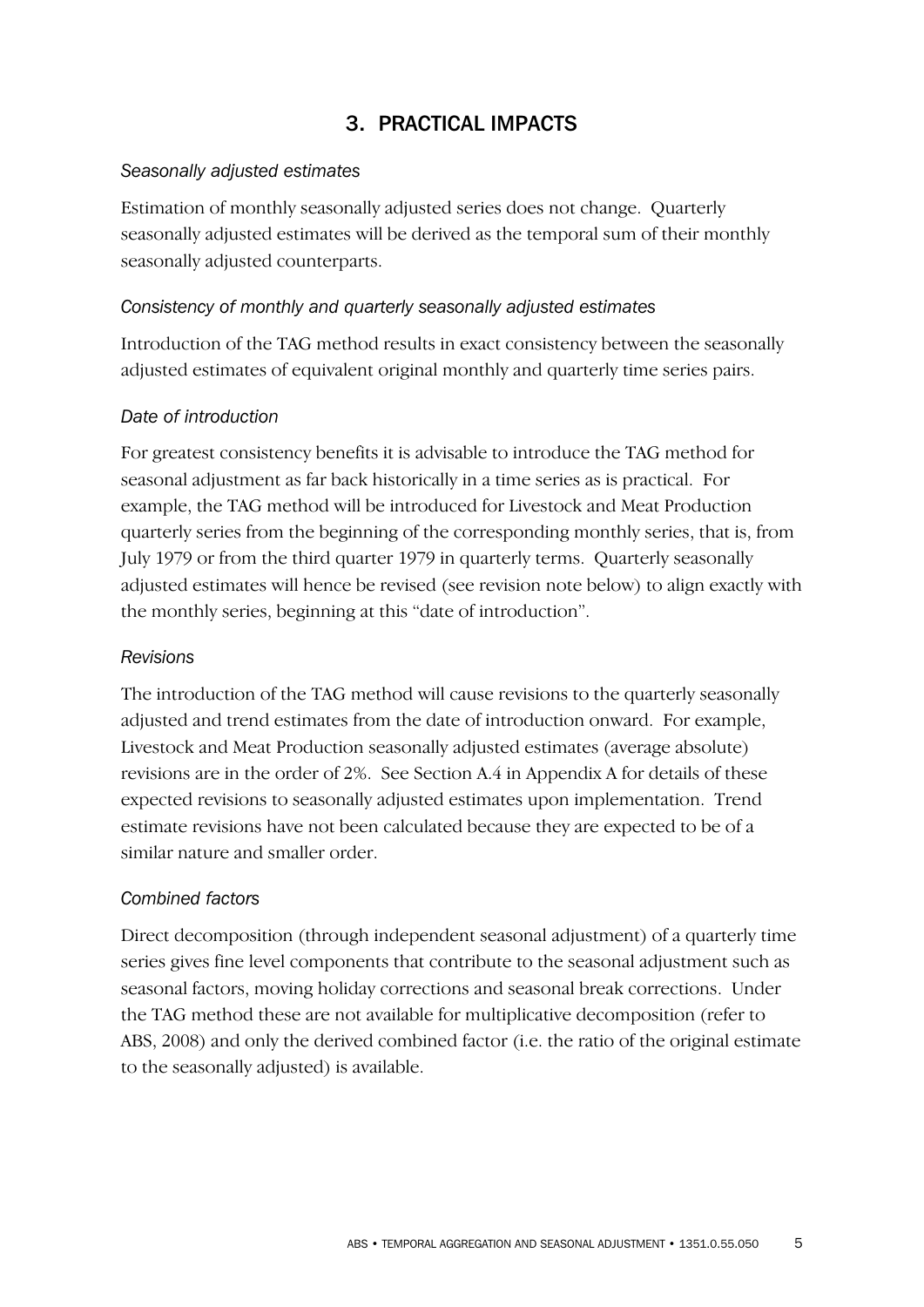#### *Trend estimates*

Estimation of monthly trend series does not change. For quarterly trend estimates, direct trending of the quarterly seasonally adjusted estimates is preferred to temporal aggregation of monthly trend estimates. Translation of prior corrections from the monthly series to the quarterly series is needed to produce ABS published trend estimates. This translation is automated within ABS time series systems according to the methods detailed in Appendix B.

## *Consistency of monthly and quarterly trend estimates*

Consistency is increased between monthly and quarterly trend estimates by application of quarterly prior corrections that are automatically derived from monthly priors, via direct trending.

### *Quality assurance*

The quality of seasonal adjustment will continue to be monitored for both the quarterly and monthly time series.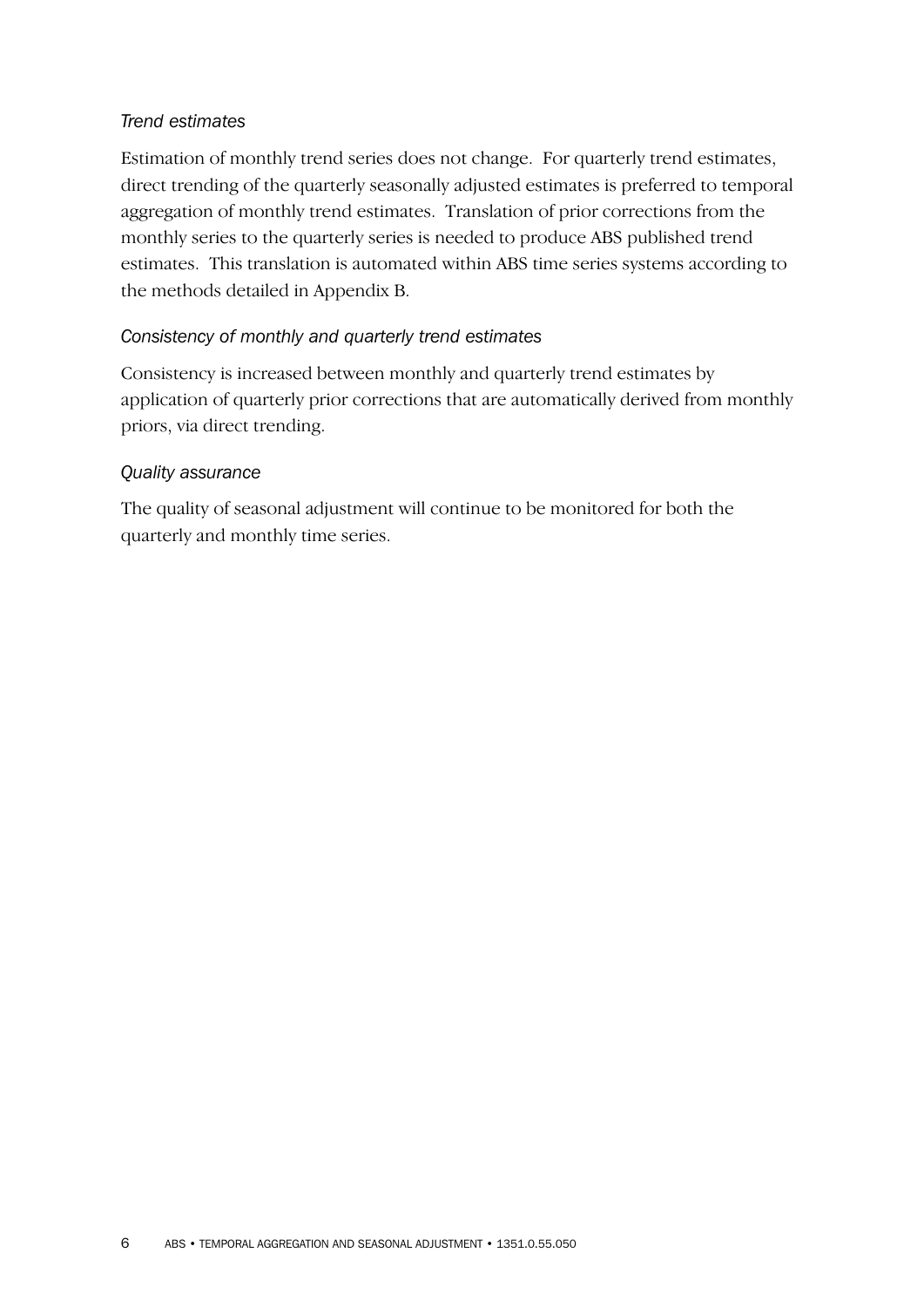## **REFERENCES**

- Australian Bureau of Statistics (2008) *Time Series Analysis: The Basics*, ABS website, < http://www.abs.gov.au/websitedbs/D3310114.nsf/home/Time+Series+Analysis:+The+Basics >
- —— (2014) *Livestock Products, Australia,* cat. no. 7215.0, ABS, Canberra.  $\leq$  http://www.abs.gov.au/ausstats/abs@.nsf/mf/7215.0  $>$
- Zhang, M.; Apted, L.; Hudson, J. and Outteridge, T. (2005) "Trading-Day Effect Estimation for Quarterly Time Series", Paper presented to the 55th Session of the International Statistical Institute, 5–12 April 2005, Sydney, Australia.
- Zhang, M. and Apted, L. (2008) "Temporal Aggregation and Seasonal Adjustment", *Methodology Advisory Committee Papers*, cat. no. 1352.00.55.095, Australian Bureau of Statistics, Canberra.

 $\leq$  http://www.abs.gov.au/ausstats/abs@.nsf/mf/1352.0.55.095  $>$ 

All URLs last viewed on 15 June 2014

# ACKNOWLEDGEMENTS

This paper was prepared by the Analytical Services Branch (ASB), with appreciated input from the Agriculture section of the ABS.

This project has been greatly supported by the Agriculture section both throughout its 'lifecycle' and specifically the empirical analysis in this paper. The authors acknowledge the willingness to assist from this team, in particular supplying data estimates for simulation studies.

The authors are indebted to programmer James Lawson who made a number of important contributions to the project.

The authors would like to thank Dr Lujuan Chen, Philip Carruthers, Nigel Gibson, Alex Stuckey, Tom Outteridge, Jonathan Campbell and Peter Rossiter for their valuable assistance and comments in the preparation of this paper. The content and presentation of the paper are much improved as a result of their input. Responsibility for any remaining errors or omissions remains solely with the authors.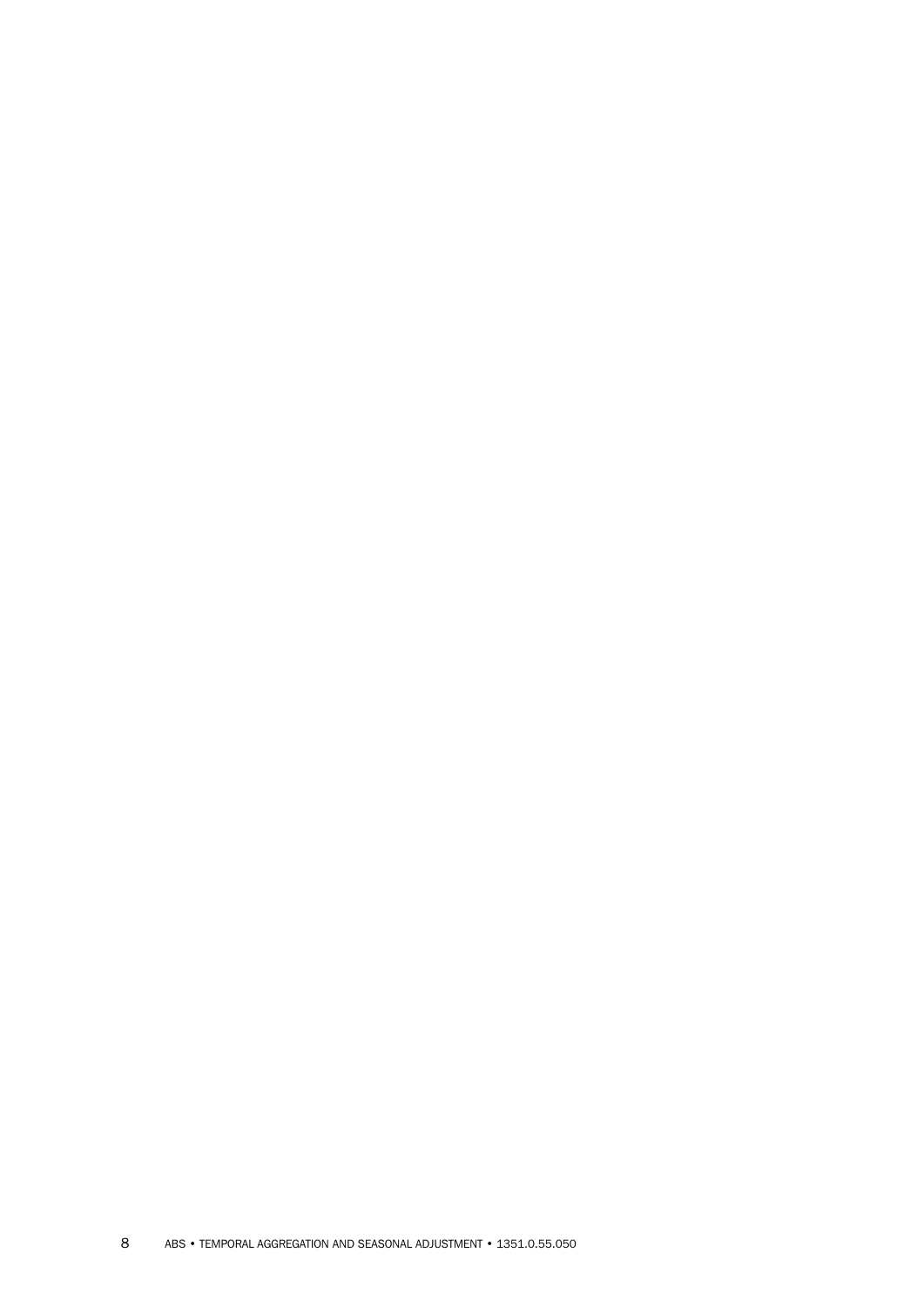# APPENDIXES

# A. SUMMARY OF EMPIRICAL ANALYSIS OF LIVESTOCK AND MEAT PRODUCTION SERIES

In summary, empirical analysis indicated that:

- 1. From a quality perspective there is little difference between independent adjustment and the TAG method. The TAG method performs better in terms of residual seasonality.
- 2. In terms of revision performance, on average, the TAG method provides similar or slightly better results to those of independent adjustment.
- 3. The actual revisions to quarterly seasonally adjusted estimates upon implementation, that is, when comparing what is published now to what will be published via the TAG method are, on average, in the order of 2%.

# A.1 Background

Empirical analysis was carried out on 76 series from *Livestock Products, Australia* (cat. no. 7215.0), specifically the "Livestock slaughtered" and "Meat production" series. The monthly original time series for these groups are currently aggregated to derive the quarterly original estimates which are then independently seasonally adjusted along with the monthly series.

Several measures were calculated to assess the performance of temporally derived quarterly seasonally adjusted series compared to the directly seasonally adjusted series. The first set of measures assessed the revision performance of the two methodologies while the second evaluated the quality of seasonal adjustment. The data span considered was September quarter 1979 to September quarter 2008 inclusive.

It is known from previous work that the estimation and removal of calendar related effects and outliers are more accurate for monthly time series than quarterly series. Following the Methodology Advisory Committee paper method (Zhang and Apted, 2008), these effects were corrected before performance measures were calculated to ascertain whether the seasonal adjustment process favours the TAG method or the direct method.

For actual revisions (revisional impact upon implementation), quarterly seasonally adjusted estimates as published using independent seasonal adjustment were compared with those produced via the TAG method using monthly published seasonally adjusted estimates. The data span considered was the September quarter 1979 to the September quarter 2011 inclusive.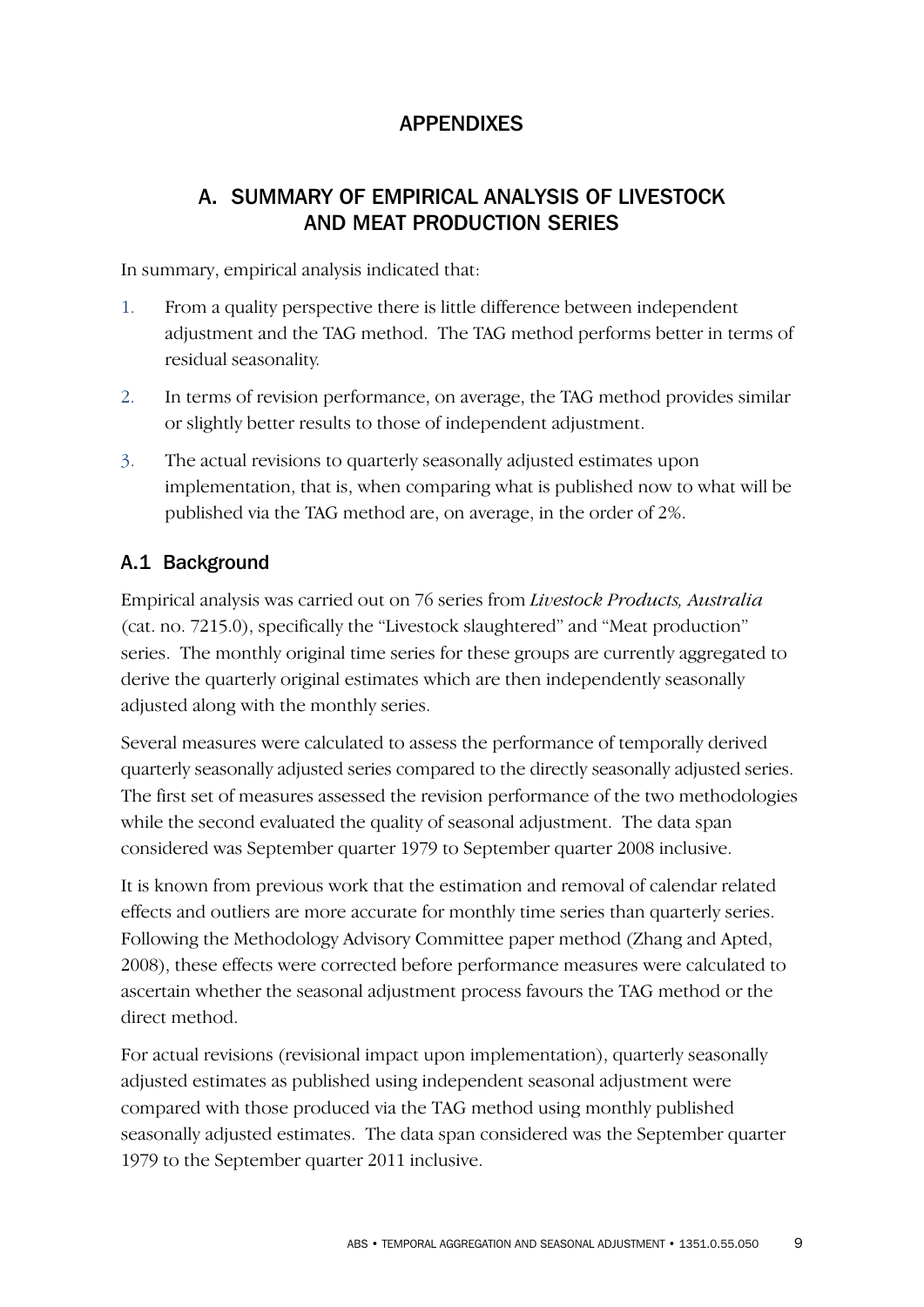Revisions are expected to be relatively large for monthly-quarterly series pairs where the independent seasonal adjustment is not aligned well. For example, the pairs have inconsistent prior corrections. This is one of the issues the TAG method remedies. In contrast, where monthly-quarterly series pairs align well, for example, have no prior corrections or corresponding prior corrections, revisions are much smaller. Examples of these two scenarios are discussed in Section A.4.

# A.2 Revision performance of the temporal aggregation method

To assess revision performance, average mean absolute percentage revisions were calculated for the seasonally adjusted estimates of both the temporally derived and the directly adjusted quarterly series at different lags. These results show no overall increase in revisions to the TAG quarterly series. Prior corrections for Easter proximity and seasonal breaks are currently inconsistent in many monthly/quarterly series pairs for this collection. While TAG in production will correct such inconsistencies, for this empirical study all such prior corrections were deactivated for the purpose of allowing an informative comparison between methods.

Figures A.1 and A.2 depict the revision performance of two series for illustrative purposes. In each graph the shadowed area shows the mean absolute revisions of the direct method that is plus or minus one standard error; included to give an indication of the certainty relating to these mean revision estimates. Figure A.1 for Australia-level calf slaughterings, indicates that the TAG method leads to lower level and movement revisions at each lag compared to the direct method. Figure A.2 for Australia-level pig slaughterings, on the other hand, depicts a series where the direct method produces lower revisions at certain lags. Note that these revision simulations were based on the airline ARIMA model of order  $(0,1,1)(0,1,1)$  which was an acceptable fit in the vast majority of cases.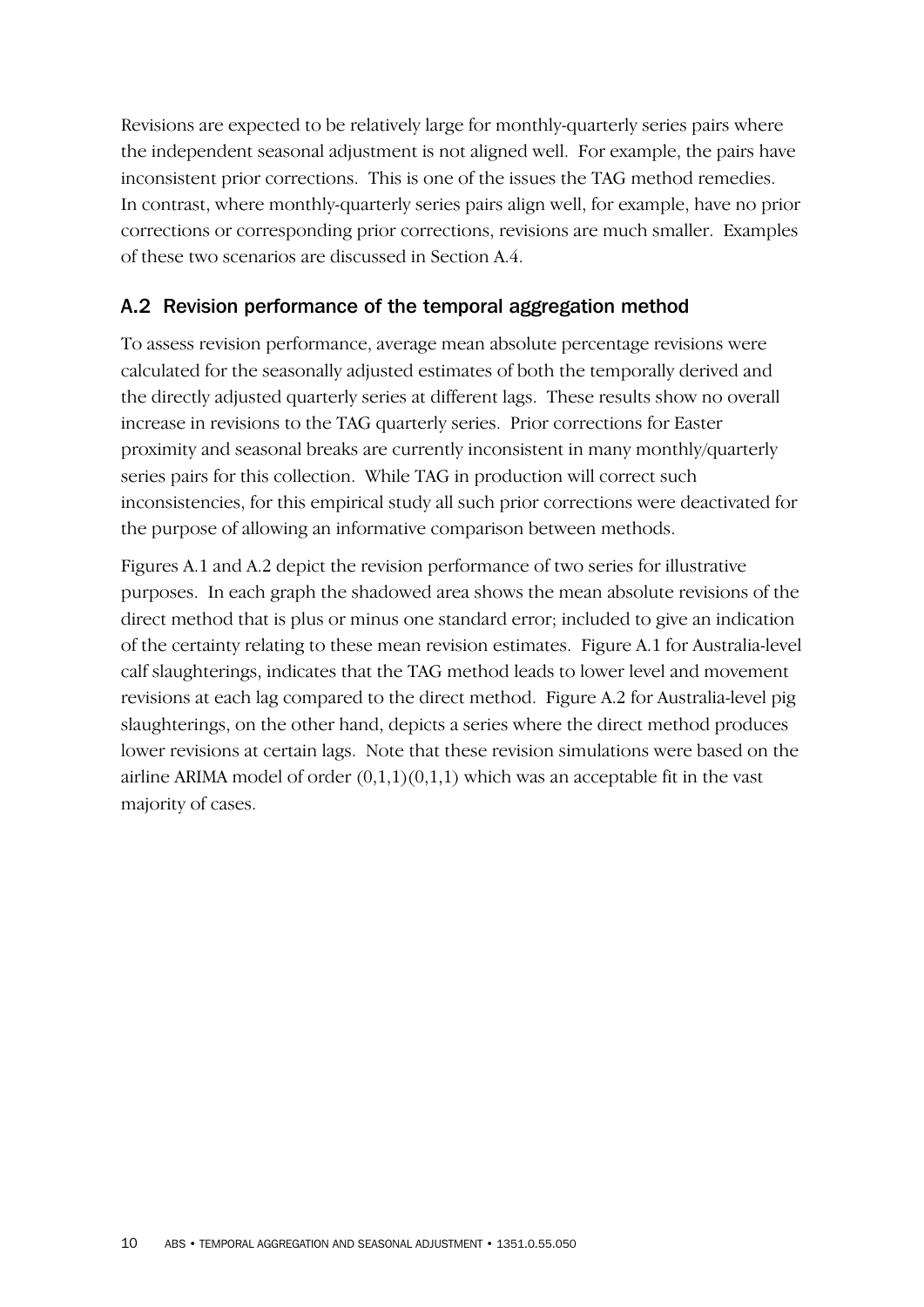



#### A.2 Pig slaughterings, Australia

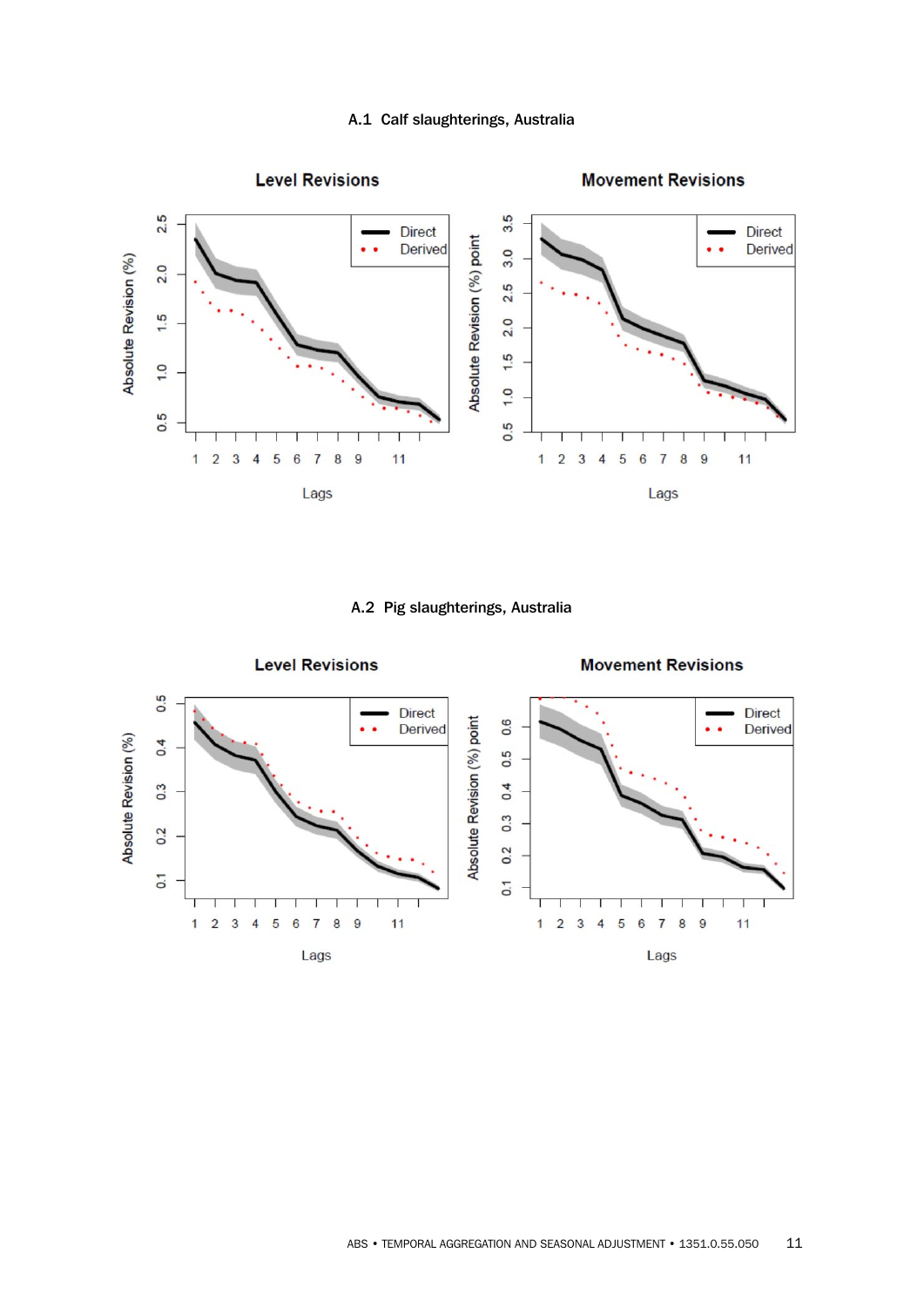A.3 Average Absolute Percentage Level and Movement Revisions at Lag 0



A.4 Average Absolute Percentage Level and Movement Revisions at Lag 1

Difference in Level Revisions Lag 1

Difference in Movement Revisions Lag 1

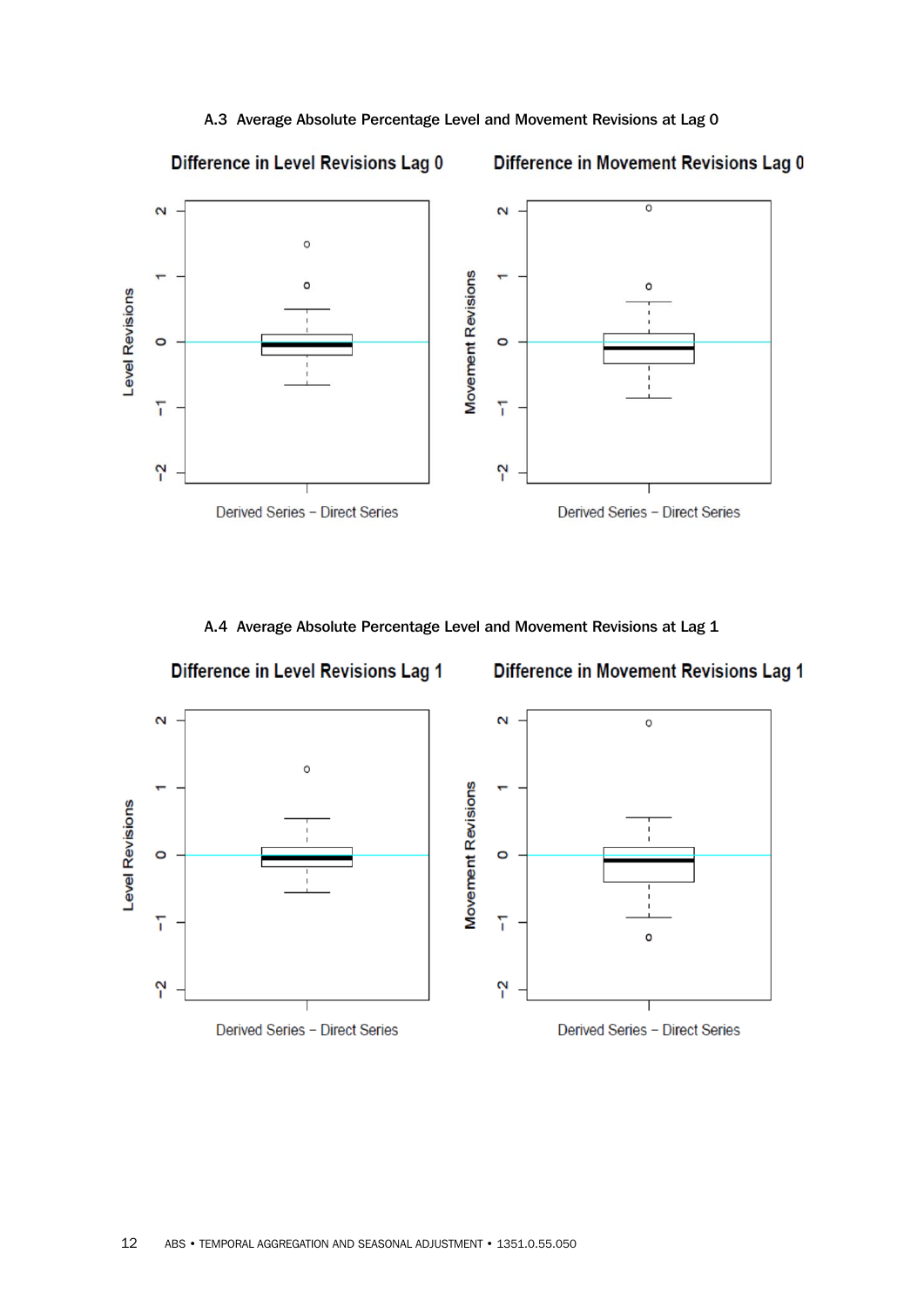Figures A.3 and A.4 summarise via box plots the difference in average absolute percentage level and movement revisions at lag 0 and 1, over the 76 Livestock Products series. For example, for each of the 76 *Livestock Products* series ('Livestock slaughtered' and 'Meat produced', by state), we calculate mean lag 0 revisions for derived series and subtract mean lag 0 revisions for direct series. These 76 differences for level revisions are presented on the left box plot in figure A.3 and those for movement revisions on the right box plot in figure A.3.

If using the TAG method to derive seasonally adjusted estimates reduced revisions in all 76 series, we would expect all of the box plot to be below zero. In fact, the box plot indicates that for some series the change in method improves revisions, and for some increases them. Overall the effect on the 76 series is centred around (slightly below) zero and pretty symmetric, indicating that the TAG method and the direct method perform similarly (or the TAG method better) at the most significant lags 0 and 1.

# A.3 Quality assessment of the temporally derived method

Evaluation of the quality of seasonal adjustment was based on the residual seasonality, volatility and the smoothness of the quarterly seasonally adjusted estimates.

The residual seasonality of the seasonally adjusted quarterly series was assessed using the F-test from a simple Analysis of Variance on the residuals of seasonally adjusted and trend estimates. The lower the probability or 'p-value' the stronger the evidence of the presence of residual seasonality.

The volatility of the seasonally adjusted quarterly series was assessed using their average absolute percentage change (AAPC).

The smoothness of the seasonally adjusted series was measured in two ways. The R1 measure: the mean of the squares of the first differences of the seasonally adjusted series and the R2 measure: the mean of the squares of the additive residual-irregulars (the seasonally adjusted estimates minus the trend estimates). The lower the R1 value, the smoother, and hence, 'better' the seasonal adjustment. Similarly, a lower R2 value indicates a smoother seasonal adjustment.

Ratios of the temporally derived volatility and smoothness measures over their direct equivalents were used to determine method performance. That is, ratios less than one indicate that the TAG method is of higher quality.

Figure A.5 depicts the quality of seasonal adjustment comparison of the 76 temporally derived and directly adjusted Agriculture quarterly series. The left box plot in figure A.5 depicts an AAPC ratio almost centred around unity and largely symmetrical indicating comparable volatility for both methods; and R1 and R2 ratios that are less than 1, indicating that the TAG method results in smoother seasonally adjusted series when compared to the direct method. The right box plot of figure A.5 depicts a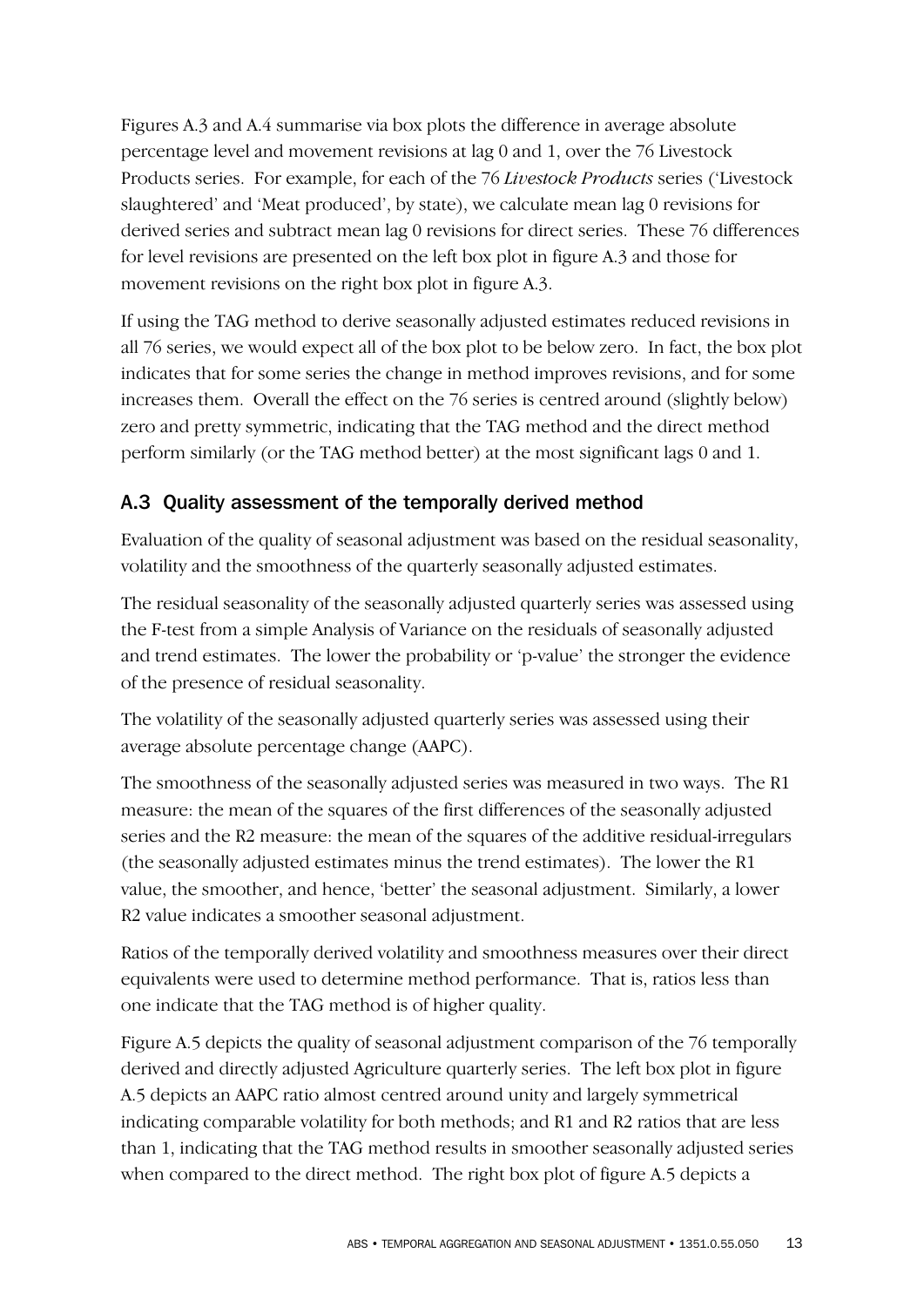distribution of residual seasonality p-values that is generally higher in the case of derived seasonal adjustment, indicating less evidence of residual seasonality when using the TAG method.

Overall these box plots indicate that from a quality perspective there is little difference between the direct and TAG methods.



#### A.5 Quality of Seasonal Adjustment

# A.4 Actual revisions between independent adjustment of quarterly time series and temporal aggregation method

To quantify actual revisions, average mean absolute percentage revisions were calculated for the seasonally adjusted estimates of both the temporally derived and the directly adjusted quarterly.

Unlike the previous section, prior corrections used in production were kept in place so these revisions were as indicative of actual revisions as possible.

Actual revisions have been summarised in table A.6. These indicate that in some instances there is very little difference between direct adjustment and the TAG method, for example at the Australian level revisions are less than 1% for all Livestock and Meat Production time series. This is further illustrated in figures A.7 and A.8.

Figure A.7 illustrates the temporally derived and directly adjusted livestock slaughtered bulls, bullocks and steers at the Australian level. The average absolute percentage change is 3.70 for directly adjusted and 4.01 for temporally derived respectively.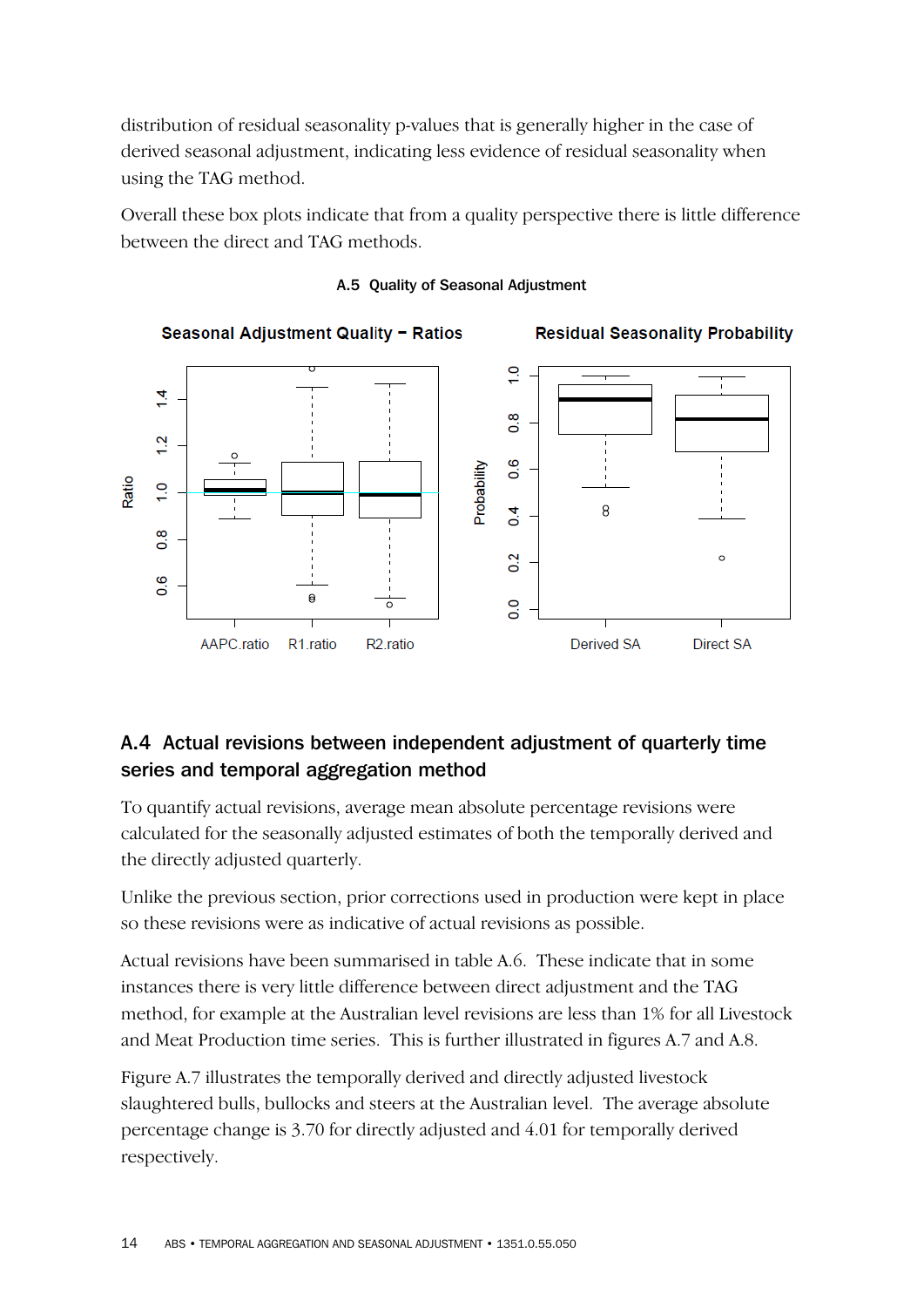| Group                        | Absolute %<br>difference | Group                  | Absolute %<br>difference |
|------------------------------|--------------------------|------------------------|--------------------------|
| Livestock slaughtered ('000) |                          | Meat produced (tonnes) |                          |
| New South Wales              | 1.31                     | New South Wales        | 1.34                     |
| Victoria                     | 1.45                     | Victoria               | 1.45                     |
| Queensland                   | 1.36                     | Queensland             | 1.51                     |
| South Australia              | 2.03                     | South Australia        | 1.88                     |
| Western Australia            | 1.81                     | Western Australia      | 1.80                     |
| Tasmania                     | 2.60                     | Tasmania               | 3.07                     |
| Australia                    | 0.94                     | Australia              | 0.96                     |
| Bulls, bullocks and steers   | 1.27                     | <b>Beef</b>            | 1.21                     |
| Cows and heifers             | 1.45                     | Veal                   | 3.25                     |
| Cattle (excl. calves)        | 1.11                     | Mutton                 | 2.03                     |
| Calves                       | 2.95                     | Lamb                   | 1.89                     |
| Sheep                        | 1.97                     | Pig meat               | 0.98                     |
| Lambs                        | 1.84                     |                        |                          |
| <b>Pigs</b>                  | 0.93                     | Total meat             | 0.94                     |
| All series                   | 1.64                     | All series             | 1.72                     |

A.6 Livestock and Meat Production time series – mean absolute percentage difference between temporally aggregated and directly adjusted seasonally adjusted quarterly estimates

In comparison, the magnitudes of revisions for series at state level are much higher.

Figure A.7 shows the discrepancy between the direct adjustment and temporal aggregation. The maximum absolute difference in percentage terms is approximately 2.8%, whilst the mean absolute percentage difference between the two series is only 0.81%. This demonstrates that the series never differ greatly from one another. It may be worth noting in passing that the differences are usually more exaggerated at turning points in the series (for example, the March and June quarters of 2008). No evidence of a change of level or bias in the TAG method was detected, with the average difference between the two series being only 0.03%.

The situation for the lower level (Western Australia) series is similar to that of the Australia level series in terms of the differences of the two series (see figure A.8). However, these differences tend to be larger in percentage terms, as this series is in a relative sense, more volatile. Notwithstanding, one would expect such a result for a lower level series. Specifically, the maximum absolute percentage difference between the two methods is 15.95%, whilst the average absolute difference is 2.40%.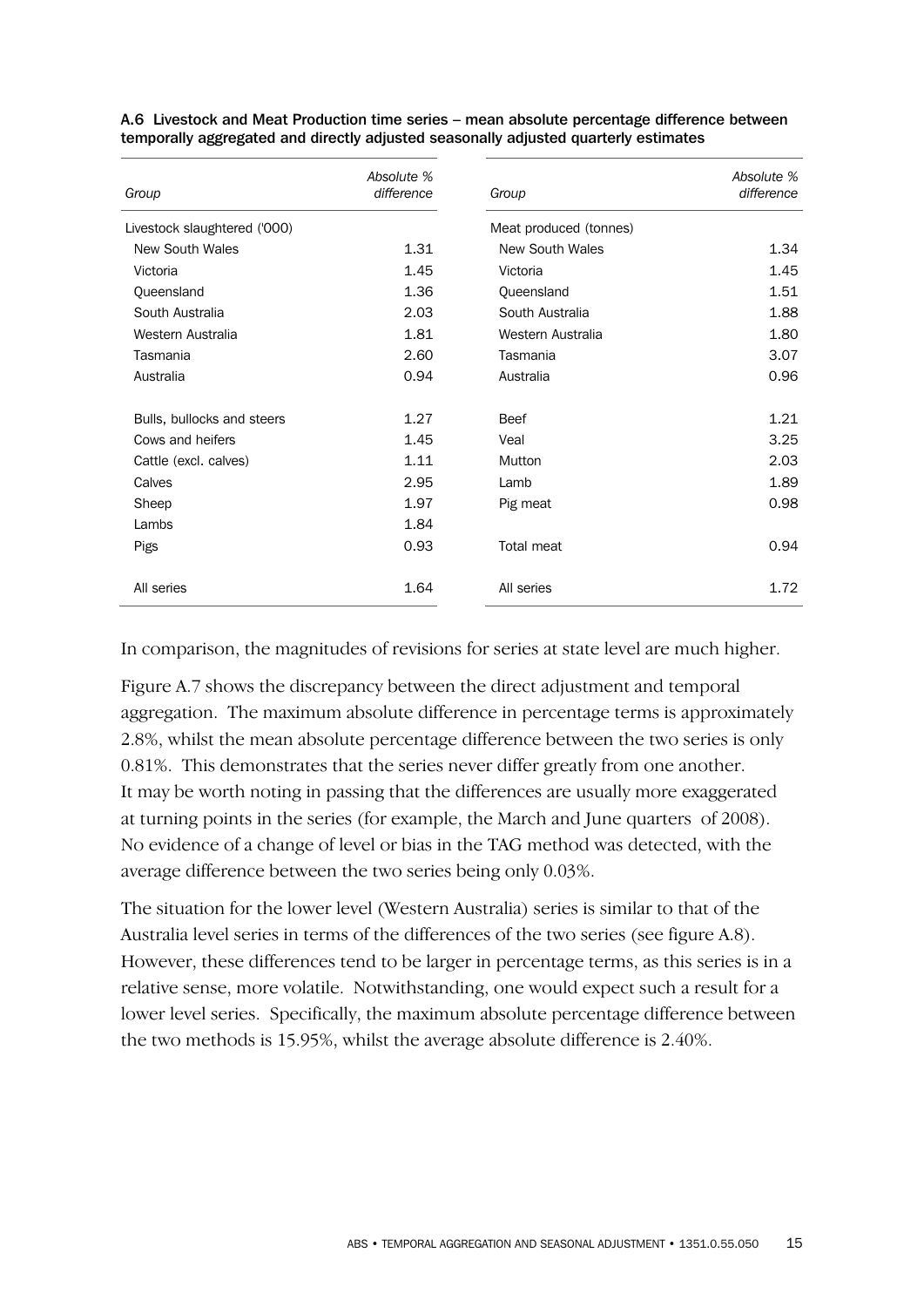#### A.7 Comparison of seasonally adjusted estimates, direct adjustment vs temporal aggregation



LIVESTOCK SLAUGHTERED, Bulls, bullocks and steers—Australia

#### A.8 Comparison of seasonally adjusted estimates, direct adjustment vs temporal aggregation

LIVESTOCK SLAUGHTERED, Sheep—Western Australia

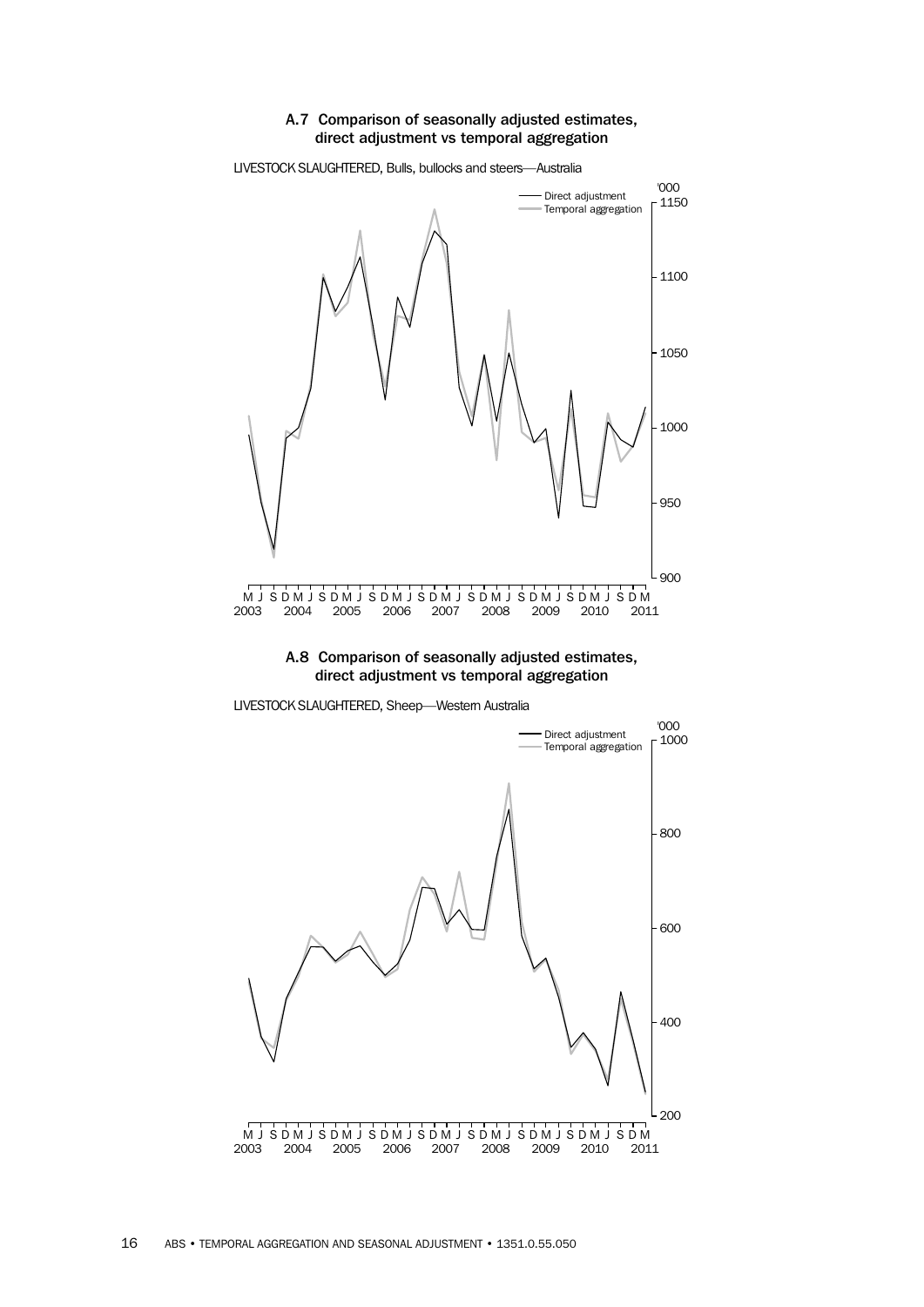# B. DETERMINING TREND PRIOR CORRECTION FOR QUARTERLY TEMPORAL AGGREGATES FROM THEIR MONTHLY EQUIVALENTS

Construction of a trend for temporally aggregated seasonally adjusted series was considered for two options:

- 1. Indirect trending, whereby the trend series is constructed by temporal aggregation, that is, summing the monthly trend series to obtain the quarterly trend series.
- 2. Direct trending, whereby the trend is constructed by directly applying a Henderson filter to the temporally aggregated seasonally adjusted series in a manner consistent with the current ABS trend for all directly adjusted series in the ABS.

Option 2 was found preferable for the following reasons:

- An indirect trend does not closely approximate the 7-term Henderson filter seen as appropriate for trending quarterly series for publication. Two time series with identical seasonally adjusted series will have drastically different trends depending upon whether they are directly adjusted or temporally aggregated.
- An indirect trend does not result in a well-defined filter. The effective quarterly weights are not fixed and invariant between series and hence by any single criterion of 'good behaviour' for a trend, it is likely to be the case that series exist that will fail this criterion when indirectly trended.
- The derived gain of the temporally aggregated monthly 13-term filter shows that cycles of higher frequencies remain less dampened, compared to those of the direct 7-term quarterly filter. That is, under indirect trending, insufficient smoothing of the seasonally adjusted estimates is expected.

Empirical results further support direct trending. The example in figure B.1 shows *Bulls Slaughtered* in New South Wales with an indirect trend which does not have an adequate degree of smoothing.

Direct trending, requires that certain prior corrections, specifically large extremes, trend breaks and non-seasonal additive outliers, be translated from the monthly to the quarterly series.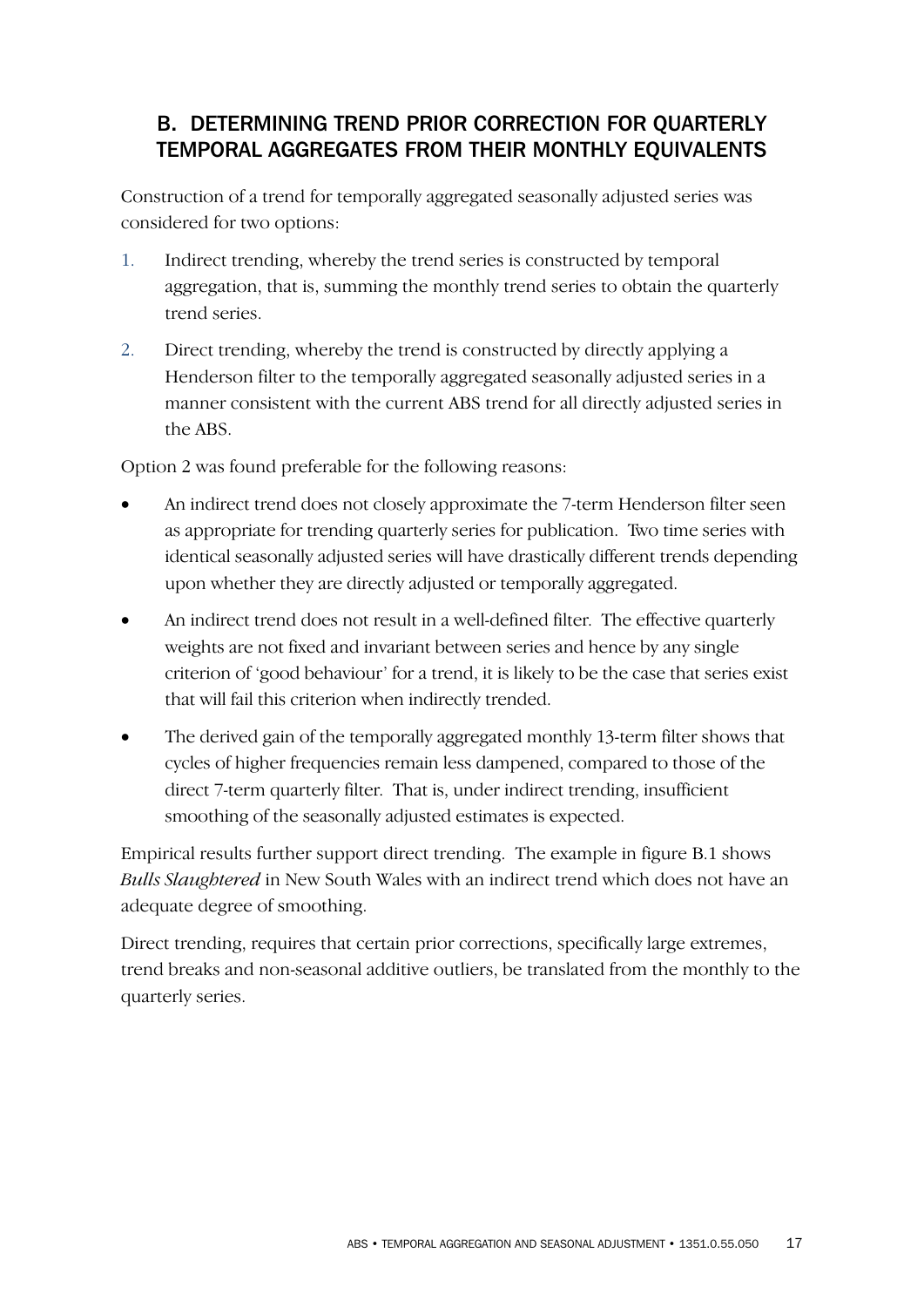#### B.1 Example of a temporally aggregated indirect trend



LIVESTOCK SLAUGHTERED, Bulls, bullocks and steers—New South Wales

This functionality has been built into the ABS time series software based on investigated methodology which was successfully peer reviewed. The method of translation is consistent with the condition that the derived 'smoothed seasonally adjusted' – the series upon which a Henderson filter is applied to derive the publication trend – has its structure preserved by temporal aggregation. Formally, what we mean by this is simply that the following condition be satisfied:

$$
TAG\left(\widetilde{SSA}_{m}\right)=\widetilde{SSA}_{q}
$$

where  $\widetilde{SSA}_m$  is the monthly smoothed seasonally adjusted series and  $\widetilde{SSA}_q$  is the quarterly smoothed seasonally adjusted series.

Each series is derived by applying the respective monthly or quarterly prior correction factors. The above condition, then, is to say that applying all monthly trending priors to the monthly seasonally adjusted, then aggregating, yields the same series as would result from aggregating the seasonally adjusted and then applying translated quarterly priors.